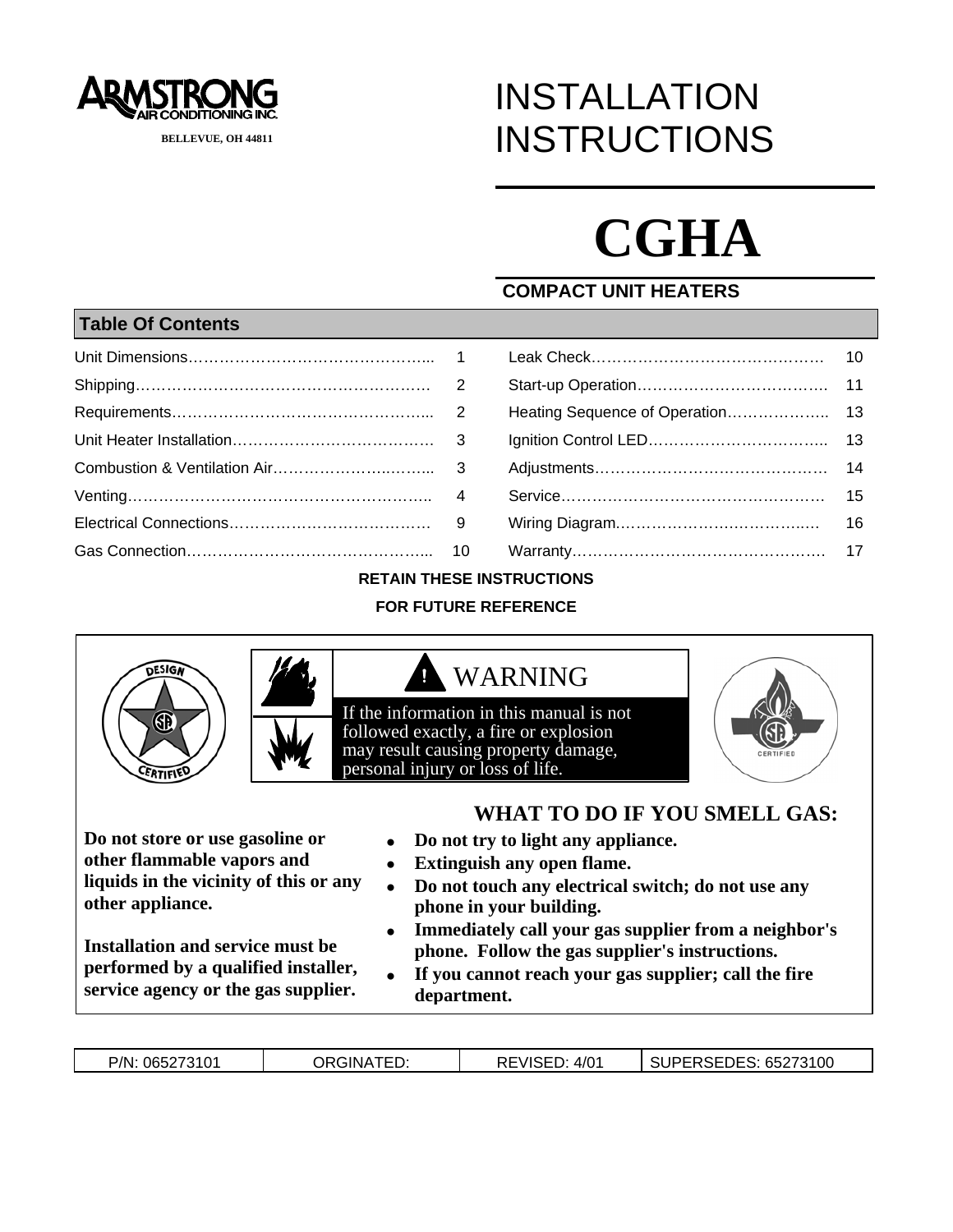### **CGHA UNIT DIMENSIONS NATURAL GAS**

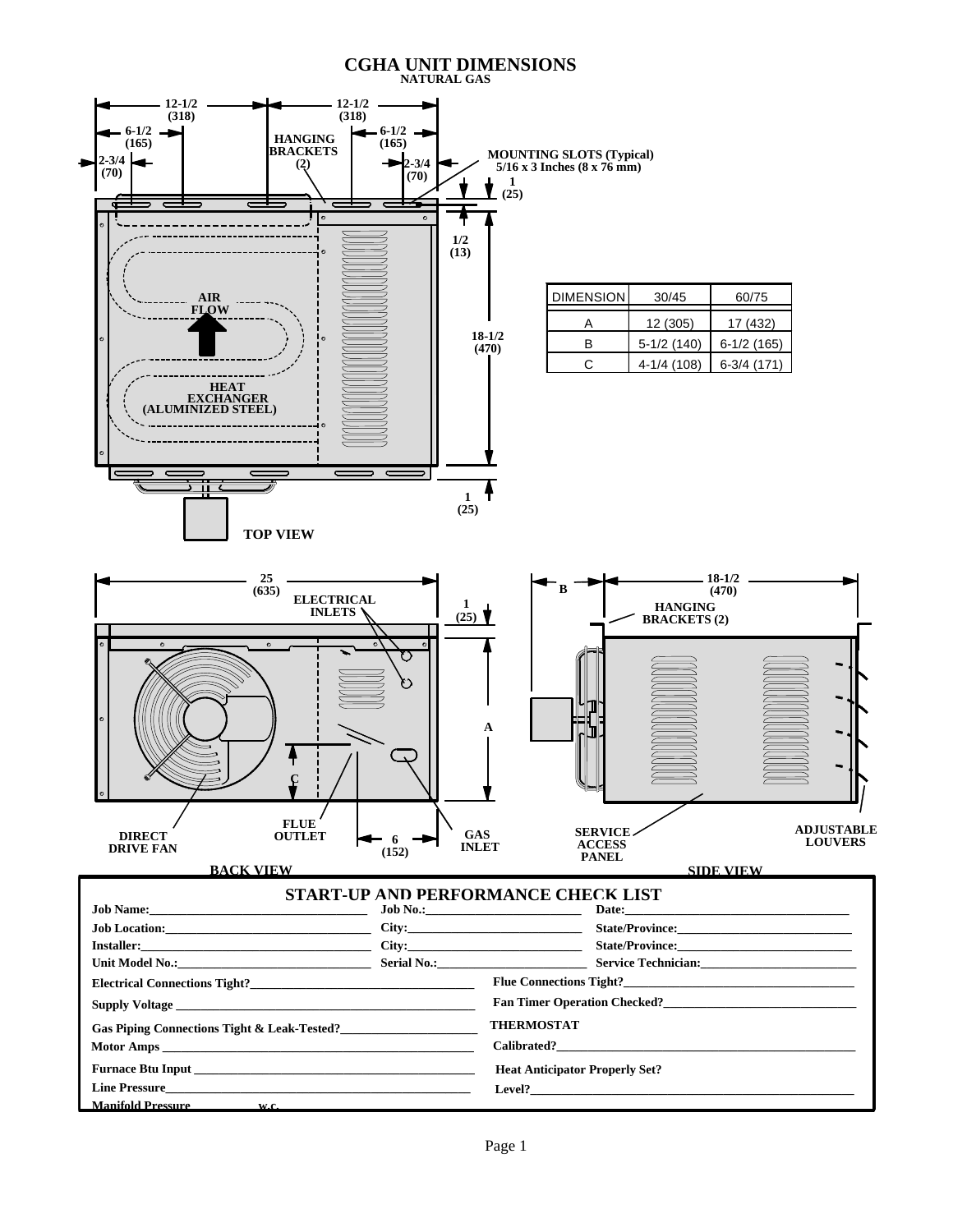#### **Shipping**

The heater is completely assembled. Installation instructions, two mounting brackets (shipped loose), and a flue transition are included. Check the unit for shipping damage. The receiving party should contact the last carrier immediately if any shipping damage is found.

#### **Requirements – CSA in the USA**

Installation of gas unit heaters must conform with local building codes or, in the absence of local codes, with the current National Fuel Gas Code ANSI Z223.1.

Installation in aircraft hangers must be in accordance with the current Standard for Aircraft Hangers ANSI/NFPA No. 409.

Installation in parking structures must be in accordance with the current Standard for Parking Structures ANSI/NFPA No. 88A.

Installation in repair garages must be in accordance with the current Standard for Repair Garages ANSI/NFPA No. 88B.

These units are approved for residential applications. For installation in a residential garage these units must be installed so that burners and ignition source are located no less than 18" (457mm) above floor. Heater must be located or protected to avoid physical damage by vehicles. Refer to the National Fuel Gas Code, ANSI Z223.1, current edition.

Authorities having jurisdiction should be consulted before installation. Air for combustion and ventilation must conform to the methods outlined in ANSI Z223.1, section 5.3, Air for Combustion and Ventilation, or applicable provisions of local building codes.

The National Fuel Gas Code is available from:

American National Standard Institute Inc.

- 11 West 42nd Street
- New York, NY 10036

These units are CSA International design certified. These unit heaters are certified for installation to combustible material as listed in table 1 and on unit rating plate.

Accessibility and service clearances must be observed in addition to fire protection clearances.

All electrical wiring and ground for unit must be in accordance with the regulations of the current National Electric Code ANSI/NFPA No. 70.

The National Electric Code is available from: National Fire Protection Association 1 Batterymarch Park PO Box 9101 Quincy, MA 02269-9101

#### **Requirements – CSA in Canada**

The instructions are intended only as a general guide and do not supersede local codes in any way. Authorities having jurisdiction should be consulted before installation. The installation must conform with local building codes or in the absence of local codes, with the current code CAN/CGA-B149.1 "Installation Code for Natural Gas Burning Appliances and Equipment." All electrical wiring and grounding for the unit must also comply with the Canadian Electrical Code CSA C22.1, current edition.

These unit heaters are CSA International. certified for the clearances to combustible material listed on the rating plate and table 1. Adequate clearance shall be provided around the appliance and around air openings into the combustion chamber. Provision shall be made for service accessibility to the heater. Note that fire protection clearances may be exceeded to provide additional space for service and accessibility.

#### **GARAGE INSTALLATIONS:**

- 1- In a storage area, clearance from heaters to combustible materials must be such that the material shall not attain a temperature above 160°F by continuous operation of the unit.
- 2- Eight foot minimum clearance from the floor to the bottom of the heater must be maintained. Refer to the CAN/CGA-B149 Codes.

#### **AIRCRAFT HANGER:**

- 1- In an area where aircraft are housed or serviced, 10' minimum clearance from highest surface of aircraft to bottom of the heater must be maintained.
- 2- In other areas, 8' minimum clearance from the floor to bottom of heater must be maintained.
- 3- Heaters should be located so as to be protected from damage from aircraft or other appliances needed for servicing of aircraft. Refer to requirements of the enforcing authorities.

**TABLE 1 UNIT CLEARANCES** 

| <u> 9111 - 9111 (11 - 910 - 91</u> |     |    |              |    |              |               |    |      |    |                   |
|------------------------------------|-----|----|--------------|----|--------------|---------------|----|------|----|-------------------|
|                                    | Top |    | <b>Sides</b> |    | Access Panel | <b>Bottom</b> |    | Rear |    | Single Wall Vent* |
| ın                                 | mm  | ın | mm           | ın | mm           | mm            |    | mm   | ır | mm                |
|                                    | 25  |    | 25           | 18 | 457          |               | 18 | 457  |    | 152               |

\*Except for listed clearance thimbles.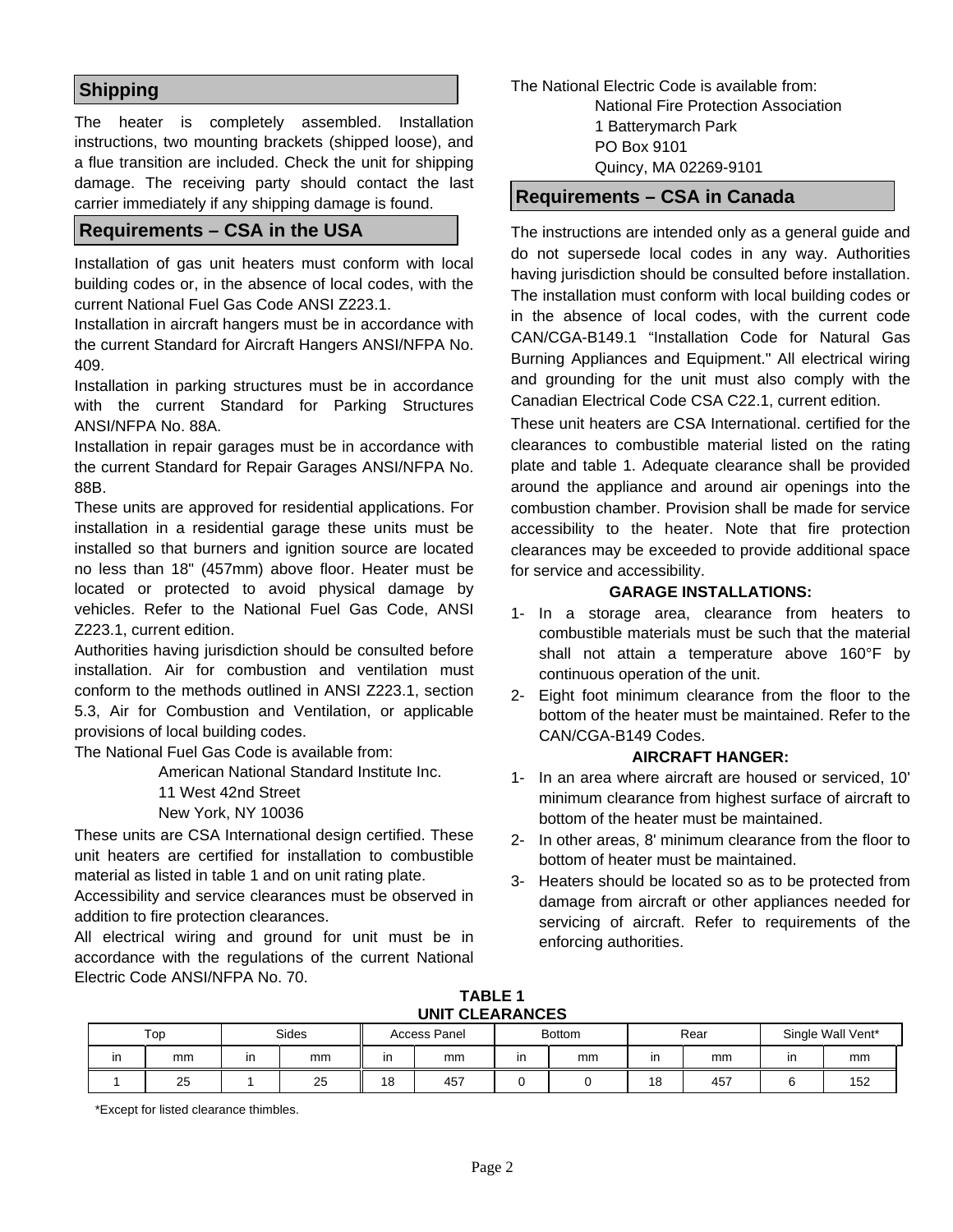These units are approved for residential applications. For installation in a residential garage, these units must be installed so that burners and ignition source are located no less than 18" (457mm) above floor. Heater must be located or protected to avoid physical damage by vehicles. Refer to CAN/CGA-B149.1, current edition.

In a confined area, the heater must be installed in accordance with the CAN/CGA-B149 Codes. Be sure to check with local codes and ordinances for additional requirements.

#### **Unit Heater Installation**

Unit is shipped ready for installation. Unit may be installed as shown in figure 1 or inverted 180° depending on desired location as governed by clearances, vent connection, air direction, gas supply, electrical supply and service accessibility.



#### FIGURE 1

- 1- *If installing unit in an inverted position-*Remove and retain screws securing door and rotate door 180°. Secure with retained screws. Rotate louvers directing airflow as desired.
- 2- Choose location for mounting brackets.
- 3- Remove and retain three screws along top edge (bottom edge when inverted) of front of unit.
- 4- Align screw holes on mounting bracket with holes along top edge (either upright or inverted) of unit. Secure one mounting bracket to front of unit with retained screws. Secure other mounting bracket to back of unit with screws provided in bag assembly containing flue transition.

5- To support unit, secure mounting bracket to ceiling joist or truss. Unit may also hang on rods as shown in figure 1.

#### **Combustion and Ventilation Air**

Adequate facilities for supplying air for combustion and ventilation must be provided in accordance with the latest edition of section 5.3, Air for Combustion and Ventilation, of the National Fuel Gas Code, ANSI Z223.1, in the U.S.A., CAN/CGA-B149 Installation Code in Canada, or applicable provisions of local building codes.

All gas-fired appliances require air to be used for the combustion process. In many buildings today, there is a negative indoor air pressure caused by exhaust fans, etc. If sufficient quantities of combustion air are not available, the heater or another appliance will operate in an inefficient manner, resulting in incomplete combustion which can result in the production of excessive carbon monoxide.

*CAUTION - Insufficient combustion air can cause headaches, nausea, dizziness, asphyxiation or death.* 

If indoor air is to be used for combustion, it must be free of the following substances or the life of the heat exchanger will be adversely affected: chlorine, carbon tetrachloride, cleaning solvent, halogen refrigerants, acids, cements and glues, printing inks, fluorides, paint removers, varnishes, or any other corrosives.

#### **TABLE 2 MAXIMUM VENT LENGTHS HORIZONTAL VENTS**

| No. of<br>Elbows | ft | m   |
|------------------|----|-----|
|                  | 25 | 7.6 |
| 2                | 20 | 6.1 |
| 3                | 15 | 4.6 |
|                  | 10 | 3.0 |
| 5                | 5  | 1.5 |

Maximum vent connector length not to exceed 30 ft. (9.1m).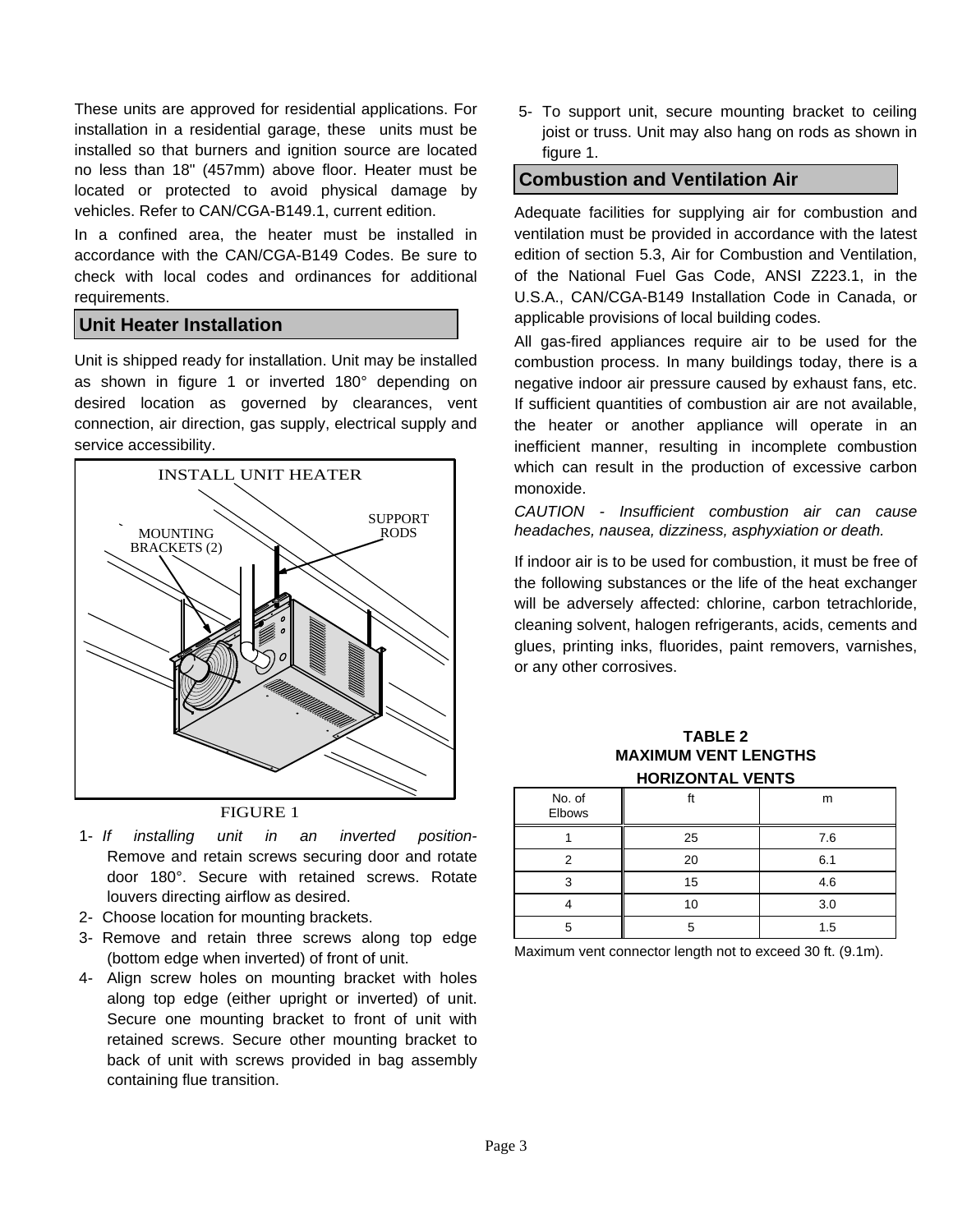#### **Venting**

#### **A-General Recommendations and Requirements**

*NOTE - The vent is a passageway, vertical or nearly so, used to convey flue gases from an appliance, or its vent connector, to the outside atmosphere. The vent connector is the pipe or duct that connects a fuel-gas burning appliance to a vent or chimney.* 

Unit heaters must be vented in compliance with all local codes or requirements of the local utility, the current standards of the (American) National Fuel Gas Code, ANSI Z223.1 or (Canada) CAN/CGA-B149 Installation Codes, and the following instructions.

A metal stamped/extruded transition is supplied with this certified unit. It must not be modified or altered and must be installed on the outlet of the induced draft blower assembly prior to the installation of the vent or vent connector. Failure to comply with this requirement will void the certification of the unit by the approval agencies.

Single wall vent material shall have all seams and joints sealed with pressure sensitive aluminum tape or silicone rubber sealant. Aluminum tape must meet the provisions of SMACNA AFTS-100-73 Standards. The aluminum tape has a temperature rating of 400°F (204°C).

Silicone rubber sealant must have a temperature rating of 482°F (250°C), i.e., Dow Corning RTV-736 or equivalent. All joints shall be secured with at least two corrosion resistant screws. All joints must be checked for gas tightness after installation.

Single wall vent shall not pass through any attic, interior wall, concealed space, or floor.

#### **B-Vertical Vents Using Metal Vent Pipe- Commercial and Residential Installations**

CGHA compact unit heaters are listed as Category I appliances for vertical vent installations.

- 1-CGHA unit heaters are to be used with NFPA- or ANSI- approved chimneys, U.L. listed type B-1 gas vents, single wall metal pipe, or listed chimney lining system for gas venting where applicable, as well as the modifications and limitations listed in figure 2. Seal single wall vent material according to the section **A-General Recommendations and Requirements.**
- 2- The vent connector shall be 3" (76mm) diameter on 30/45 units and 4" (100mm) diameter on 60/75 units. In all cases, a flue transition piece (supplied) is required to fit over the outlet of the induced draft assembly on the appliance.
- 3- Keep the vent connector runs as short as possible with a minimum number of elbows. Refer to the (American) National Fuel Gas Code ANSI Z223.1 or (Canada) CAN/CGA-B149 Installation Code for maximum vent and vent connector lengths. Horizontal run of the vent connector from the induced draft blower to the chimney/vent cannot exceed the values in table 2. Single wall vent connector shall not be insulated.
- 4- When the length of a single wall vent, including elbows, exceeds 5 feet (1.5m), the vent shall be insulated along its entire length with a minimum of 1/2" thick foil faced fiberglass 1-1/2# density insulation. If a single wall vent is used in an unheated area it shall be insulated. Failure to do so will result in condensation of flue gases.
- 5- The unit may be vented vertically as a single appliance or as a common vent with other gas-fired appliances. In common venting situations, vent connectors for other appliances must maintain a 4" (100mm) vertical separation between the vent connectors. Refer to common venting tables in the (American) National Fuel Gas Code ANSI Z223.1 or (Canada) CAN/CGA-B149 Installation Code for proper vent size.



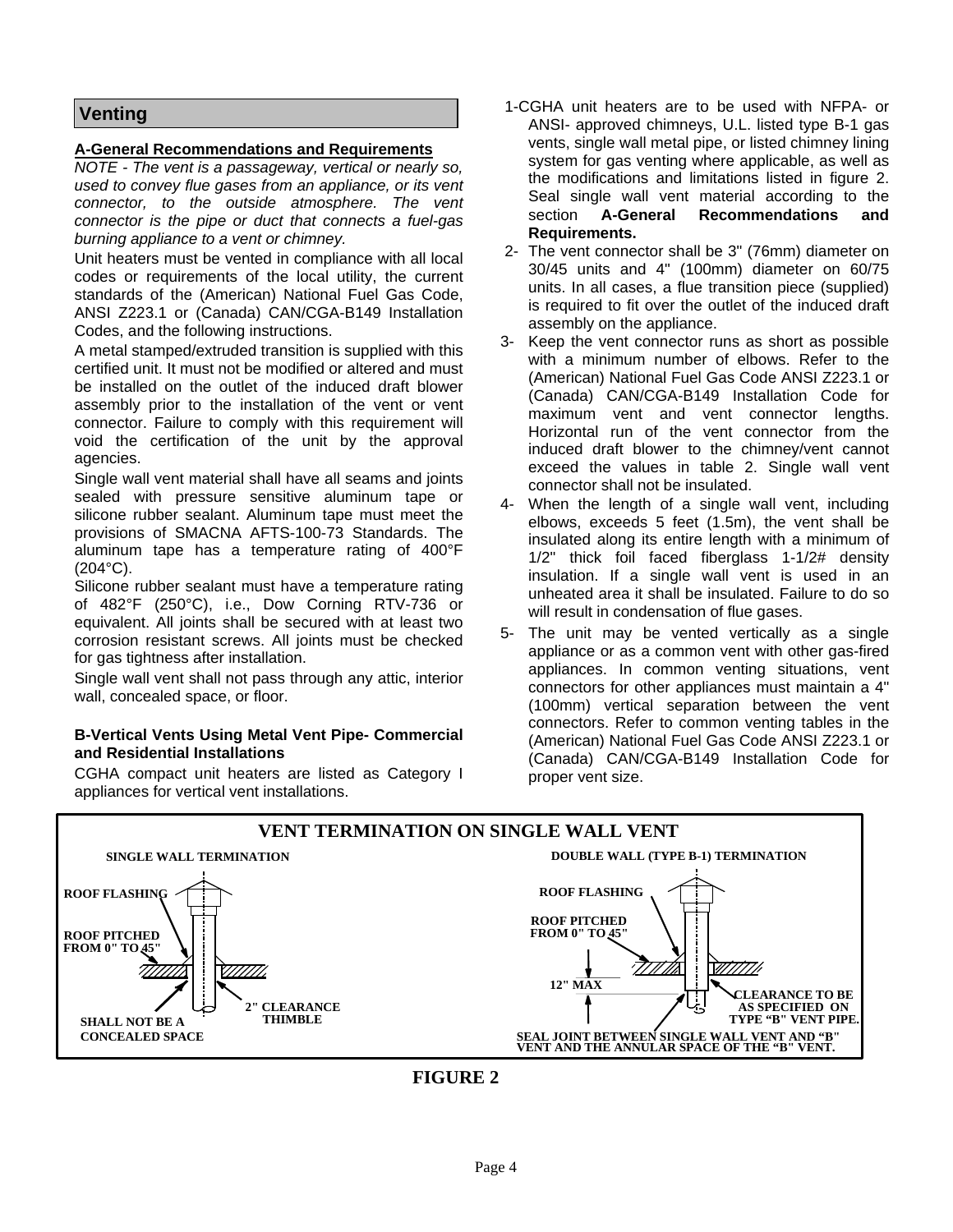#### **Venting - Continued**

- 6- Clearance to combustible material is 6" (152mm) for single wall vent material except where a listed clearance thimble is used. Clearance to combustible material for type B-1 vent or factory-built chimney is per manufacturer's instructions.
- 7- The vent connector shall be supported without any dips or sags. Vertical vents shall be supported in accordance with their listing and manufacturers' instructions. All horizontal vent connector runs shall have a slope up to the vertical vent of at least 1/4" per foot (1mm per 50mm).
- 8- All vertical type B-1 vents, single wall vents, or listed chimney lining system must be terminated with a listed vent cap or listed roof assembly.
- 9- The vent must extend at least 3' (1m) above the highest point where it passes through a roof of a building and at least 2' (0.6m) higher than any part of a building within a horizontal distance of 10' (3.05m) unless otherwise specified by the (American) National Fuel Gas Code, ANSI Z223.1 or (Canada) CAN/CGA-B149 Installation Codes. The vent must extend at least 5' (1.6m) above the highest connected equipment flue collar.

#### **C-Horizontal Venting - General**

#### *Common venting is not allowed when horizontally venting the unit heater.*

The minimum horizontal vent length is three feet (914mm).

- 1- If possible, do not terminate the horizontal vent through a wall that is exposed to prevailing wind. Exposure to excessive winds can affect unit performance. If such a termination is necessary, use a wind block to protect the vent termination from direct winds.
- 2- Vent termination must be free from obstructions and at least 12" (306mm) above grade level and maximum snow height.
- 3-Do not terminate vent directly below roof eaves or above a walkway, or any other area where condensate dripping may be troublesome and may cause some staining. Avoid windows where steam may cause fogging or ice buildup.
- 4- When horizontally vented, minimum clearance for termination from any door, window, gravity air inlet, gas or electric meter, regulators, and relief equipment is 4 ft. (1.2m) for U.S. installations. Refer to NFPA 54/ANSI Z223.1 in the U.S.A. and CAN/CGA B149.1 and .2 in Canada or with authorities having local jurisdiction.

 In Canada, vent termination must have a minimum 6 ft. (1.8mm) horizontal clearance from gas and electric meters and relief devices as specified in the Canadian B149.1, Natural Gas Installation Code.

- 5- Vent termination must be a minimum of 4' (1.2m) below or 4' (1.2m) horizontally from any soffit vent or under-eave vent.
- 6- Vent must be a minimum of 6' from an inside corner formed by two exterior walls. If possible, leave a 10' clearance.
- 7- Vent termination must be a minimum of 10' (3m) from any forced air inlet (includes fresh air inlet for other appliances, such as a dryer).
- 8- When termination is routed through an exterior combustible wall the vent must be supported using a listed clearance thimble. Where local authorities permit, a single section of type B-1 vent pipe may be used as an alternative to the thimble. When using a type B-1 vent termination use the clearances specified by the vent manufacturer. Seal the connection between the single wall and double wall pipes and the annular space of the double wall pipe as shown in figure 2. Inside edge of vent termination tee must be at least 12 inches from outside wall as shown in figure 3.
- 9- All horizontal vents must terminate with a tee. Opening end must face downward. Addition of ¼" (6mm) mesh corrosion resistant material as a bird screen in the tee openings may be used.
- 10- For horizontal venting, the vent pipe shall be supported with hangers no more than 3ft. (1m) apart to prevent movement after installation.

#### **D-Horizontal Venting-Commercial**

- 1-Horizontal commercial installations are for buildings which are not attached to living spaces. The vent may be single wall vent material installed according to the sections **Venting A - General Recommendations and Requirements** and **C - Horizontal Venting - General** and **D - Horizontal Venting - Commercial.**  Refer to figures 3, 4, and 5.
- 2-The vent pipe diameter for horizontal commercial installations shall be 3" (76mm) on 30/45 units and 4" (100mm) on 60/75 units. In all cases, a flue transition piece (supplied) is required to fit over the outlet of the induced draft assembly on the appliance.
- 3-Refer to table 2 for maximum vent connector lengths.
- 4-Select a wall termination point that will maintain  $\frac{1}{4}$ " rise per foot slope of horizontal run of vent pipe. The vent may be single wall material minimum 26 GSG (0.46mm) galvanized steel or equivalent grade stainless steel. Seal single wall vent material according to the section **A-General Recommendations and Requirements.** In areas where local authorities having jurisdiction permit, a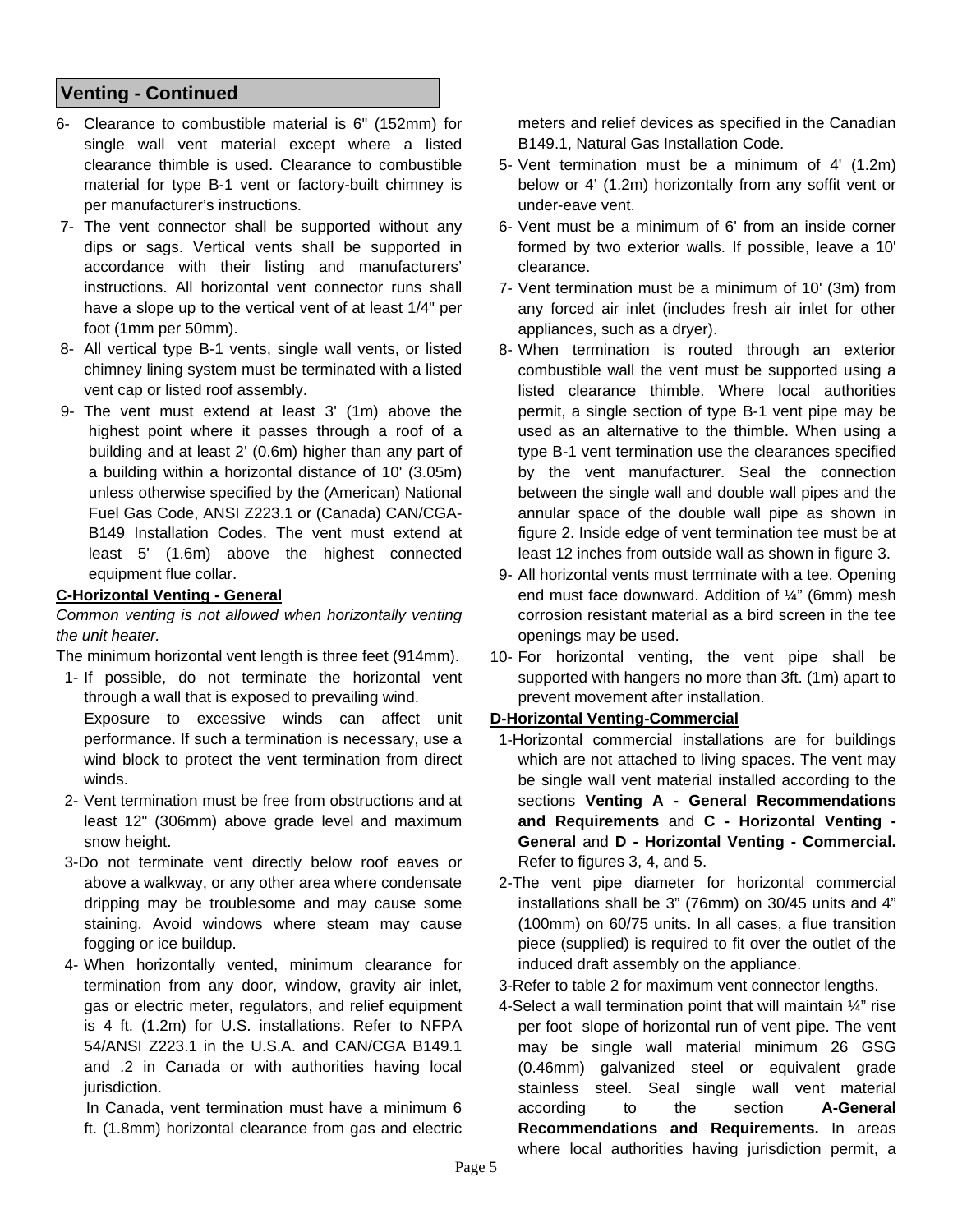downward slope of maximum ¼" per foot is also acceptable. In such cases, the vent must be listed special vent for Category III appliances or single wall vent pipe constructed of number 26 GSG (0.46mm) galvanized steel or equivalent grade stainless steel. Seal single wall vent material according to the section **A-General Recommendations and Requirements**.

Condensate drainage can be collected in a tee pipe section (figure 4) or allowed to drip through the vent termination, if permitted by local authorities (figure 5).

5-For upward sloped vent a condensate tee and drain must be installed within the first 5' (1.5m) from the unit heater to protect the appliance. If a flexible condensate drain line is used, the drain line must include a loop filled with water to prevent combustion products from entering the structure. If the unit is shut down for an extended period of time and will be exposed to sub-freezing temperatures, the condensate may freeze.



**FIGURE 4**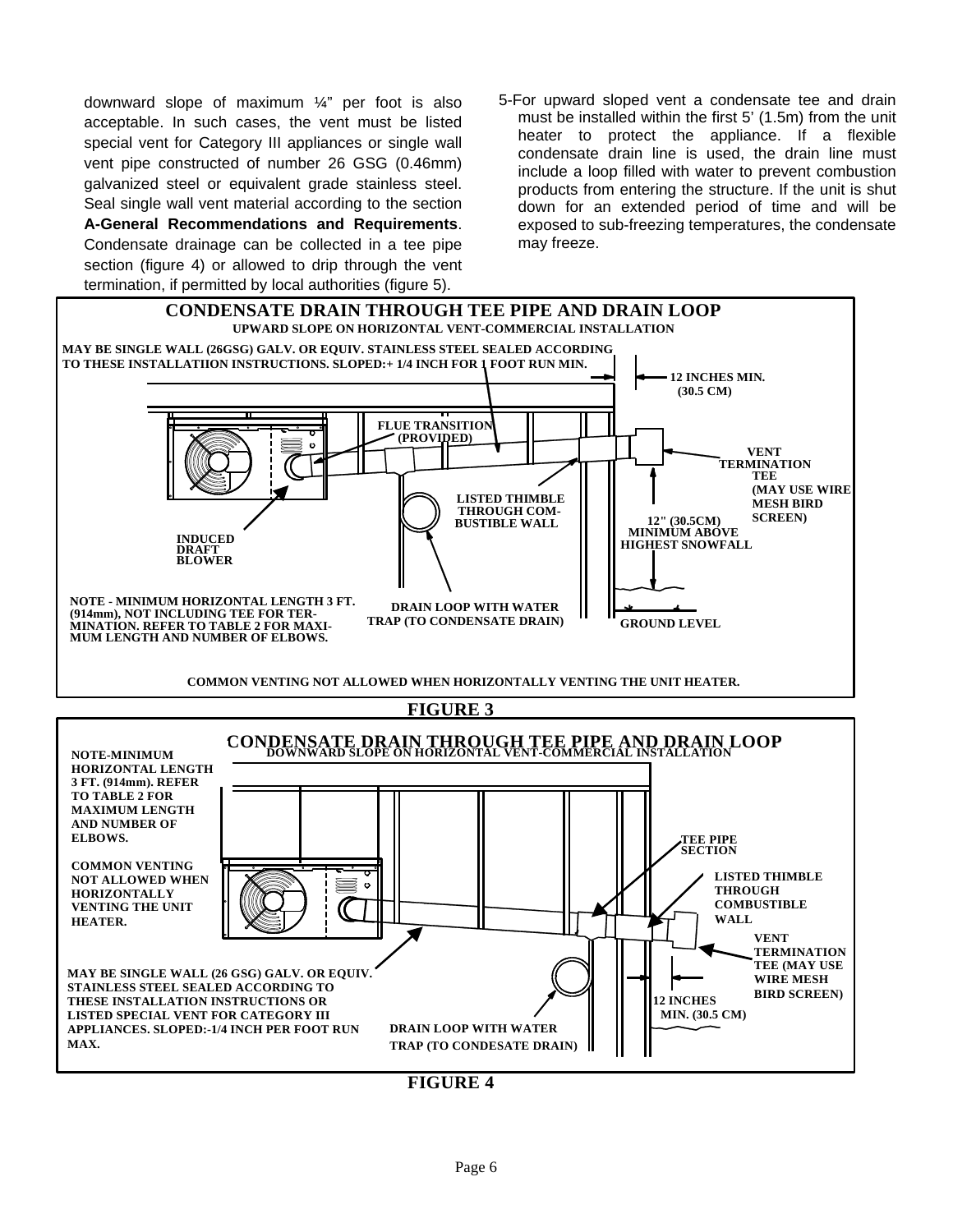



#### **E-Horizontal Venting-Residential**

- 1-For horizontal residential installations these units are listed as Category I appliances. The vent may be single wall material minimum 26 GSG galvanized or equivalent grade stainless steel or a single section of type B-1 vent installed according to the sections **Venting A - General Recommendations and Requirements** and **C - Horizontal Venting General**  and **E - Horizontal Venting - Residential.** Refer to figure 6.
- 2-The vent pipe diameter for horizontal residential installations shall be 4" (100mm) on 30/45 units and

5" (127mm) on 60/75units. A standard vent transition is required at unit in addition to the transition supplied with the unit.

- 3-The maximum vent length is 5' (1.5m) plus one 90 degree elbow.
- 4-The vent must maintain a  $\frac{1}{4}$ " rise per foot of slope upwards toward the termination
- 5-CGHA-45 & 75 units must terminate with a 12" (300mm) vertical rise at the tee termination. Refer to figure 6.



**FIGURE 6**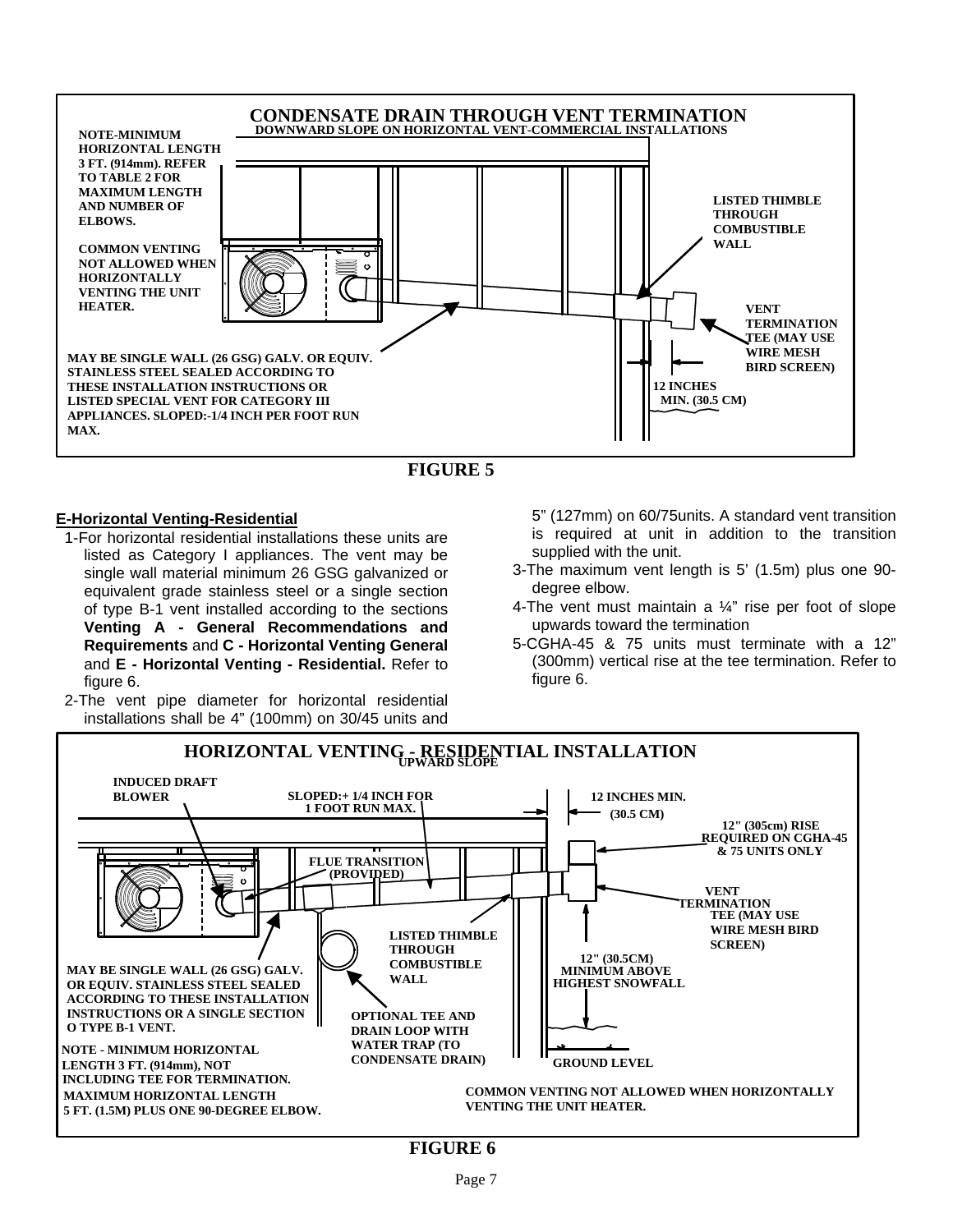#### **F-Venting Using A Masonry Chimney**

The following additional requirements apply when a lined masonry chimney is being used to vent the compact unit heater.

- 1- Masonry chimneys used to vent Category I units heaters must be either tile-lined or lined with a listed metal lining system or dedicated gas vent. Unlined masonry chimneys are prohibited. A Category I appliance must never be connected to a chimney that is servicing a solid fuel appliance. If a fireplace chimney flue is used to vent this appliance, the fireplace opening must be permanently sealed.
- 2- A fan assisted unit heater may be commonly vented into an existing lined masonry chimney provided: a)-The chimney is currently serving at least one drafthood equipped appliance.

 b)-The vent connector and chimney are sized in accordance with venting tables in the (American) National Fuel Gas Code ANSI Z223.1 or (Canada) CAN/CGA-B149 Installation Code.

#### *IMPORTANT - Single appliance venting of a fan assisted unit heater into a tile-lined masonry chimney (interior or outside wall) is prohibited. The chimney must first be lined with either type B-1 vent or an insulated single wall flexible vent lining system, sized in accordance with venting tables in the (American) National Fuel Gas Code ANSI Z223.1 or (Canada) CAN/CGA-B149 Installation Code.*

- 3- A type B-1 vent or masonry chimney liner shall terminate above the roof surface with a listed cap or a listed roof assembly in accordance with the terms of their respective listings and the vent manufacturer's instructions.
- 4- Do not install a manual damper, barometric draft regulator, or flue restrictor between the unit heater and the chimney.
- 5- If type B-1 double-wall vent is used inside a chimney, no other appliance can be vented into the chimney. Outer wall of type B-1 vent pipe must not be exposed to flue products.
- 6- Insulation for the flexible vent pipe must be an encapsulated fiberglass sleeve recommended by the flexible vent pipe manufacturer.
- 7- The space between liner and chimney wall should NOT be insulated with puffed mica or any other loose granular insulating material.
- 8- If type B-1 vent or an insulated flexible vent pipe cannot be used as liners, the chimney must be rebuilt to accommodate one of these methods or some alternate approved method must be found to vent the appliance. When inspection reveals that an existing chimney is not safe for the intended purpose, it shall be rebuilt to conform to nationally recognized standards, lined or relined with suitable materials or

 replaced with a gas vent or chimney suitable for venting unit heaters. The chimney passageway must be checked periodically to ensure that it is clear and free of obstructions.

#### **G-Removal Of Unit From Common Vent**

In the event that an existing unit heater is removed from a venting system commonly run with separate gas appliances, the venting system is likely to be too large to properly vent the remaining attached appliances. The following test should be conducted while each appliance is in operation and the other appliances are not in operation, yet remain connected to the common venting system. If the venting system has been installed improperly, the system must be corrected.

- 1- Seal any unused openings in the common venting system.
- 2- Visually inspect the venting system for proper size and horizontal pitch. Determine there is no blockage or restriction, leakage, corrosion, or other deficiencies which could cause an unsafe condition.
- 3- In so far as is practical, close all building doors and windows and all doors between the space in which the appliances remaining connected to the common venting system are located and other spaces of the building. Turn on clothes dryers and any appliances not connected to the common venting system. Turn on any exhaust fans, such as range hoods and bathroom exhausts, so they will operate at maximum speed. Do not operate a summer exhaust fan. Close fireplace dampers.
- 4- Follow the lighting instructions. Place the appliance being inspected in operation. Adjust thermostat so appliance will operate continuously.
- 5- Test for spillage at the draft hood relief opening after five minutes of main burner operation. Use the flame of a match or candle, or smoke from a cigarette, cigar, or pipe.
- 6- After it has been determined that each appliance remaining connected to the common venting system properly vents when tested as outlined above, return doors, windows, exhaust fans, fireplace dampers and any other gas-burning appliance to their previous condition of use.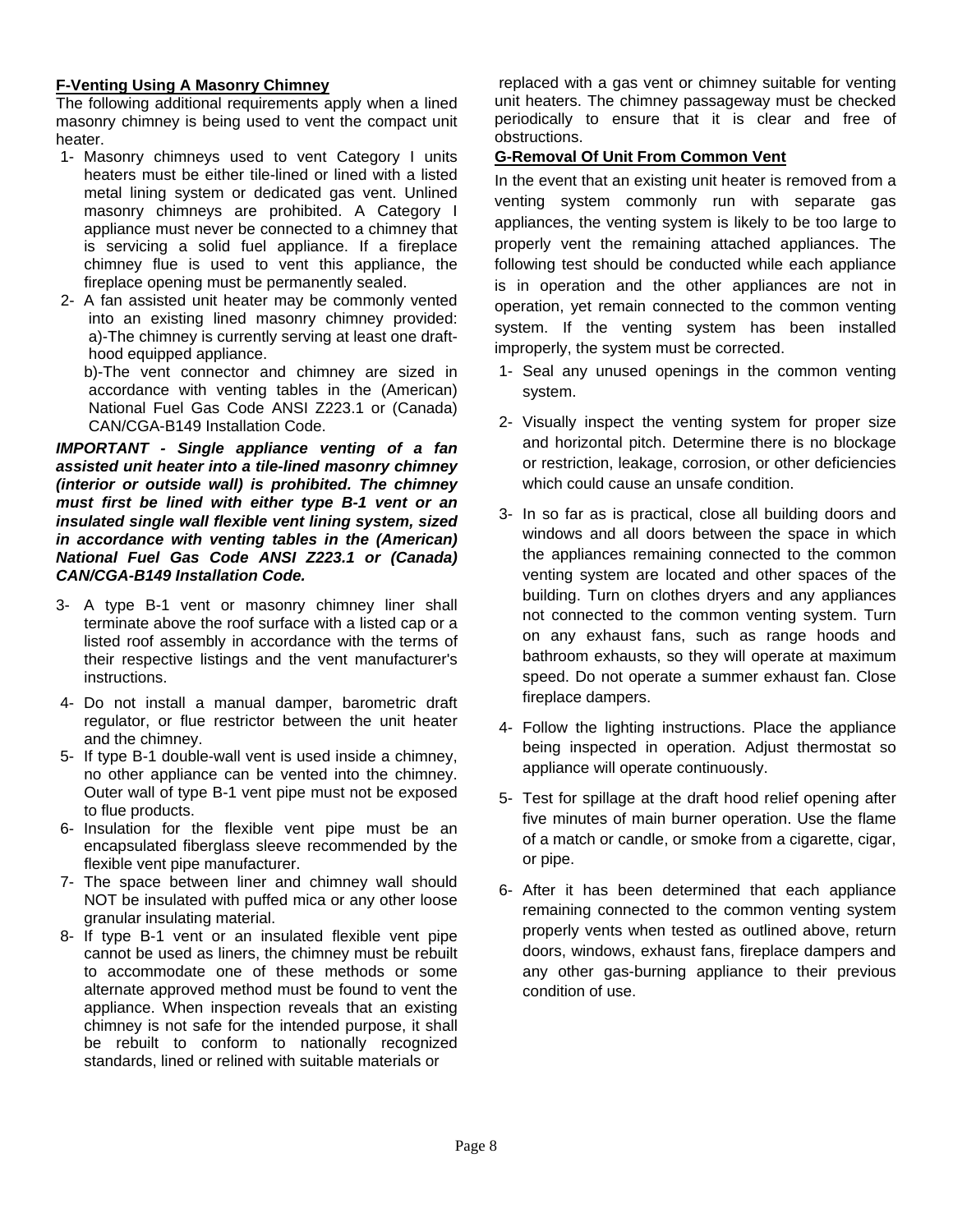7- If improper venting is observed during any of the above tests, the common venting system must be corrected. The common venting system should be resized to approach the minimum size as determined by using the appropriate tables in Appendix G in the current standards of the National Fuel Gas Code, ANSI Z223-1 in the U.S.A. and the appropriate Category I Natural Gas and Propane appliances venting sizing tables in the current standards of the CAN/CGA-B149.1 and .2 in the Natural Gas and Propane Installation Code in Canada.

*NOTE - Local codes may supersede any of the above provisions.*

#### **Electrical Connections**

*NOTE - The CGHA series unit heaters use a direct spark ignition system. There is no pilot necessary as the spark lights the main burner as the gas valve is turned on. The direct spark ignition control board emits radio noise as the sparking process is underway. The level of energy may be sufficient to disturb a logic circuit in a microprocessor controlled thermostat. It is recommended that an isolation relay be used when connecting the unit heaters to a microprocessor controlled thermostat. Select circuit protection and wire size according to the unit rating plate. Install a separate disconnect switch (protected by either fuse or circuit breaker) near the unit so that power can be turned off for servicing Connect wiring through knockout on the junction box located on the side of the unit heater. Refer to heater wiring diagram for connection information. Use 18 gauge wire or larger for thermostat connections.* 

*Electrically ground unit in accordance with local codes or, in the absence of local codes, in accordance with the current National Electrical Code (ANSI/NFPA No. 70) in the U.S.A., and in Canada with the current Canadian Electrical Code, Part 1 (CSA C22.1).* 

*NOTE - Uninsulated ground wires must be wrapped in electrical tape to avoid damage to the electrical system.* 

Make line voltage connections as shown in figure 7. Connect field wiring as shown on wiring diagram on unit. Also refer to typical diagram in this manual. An additional thermostat wire must be run to terminal "G" on heater when continuous blower is desired.



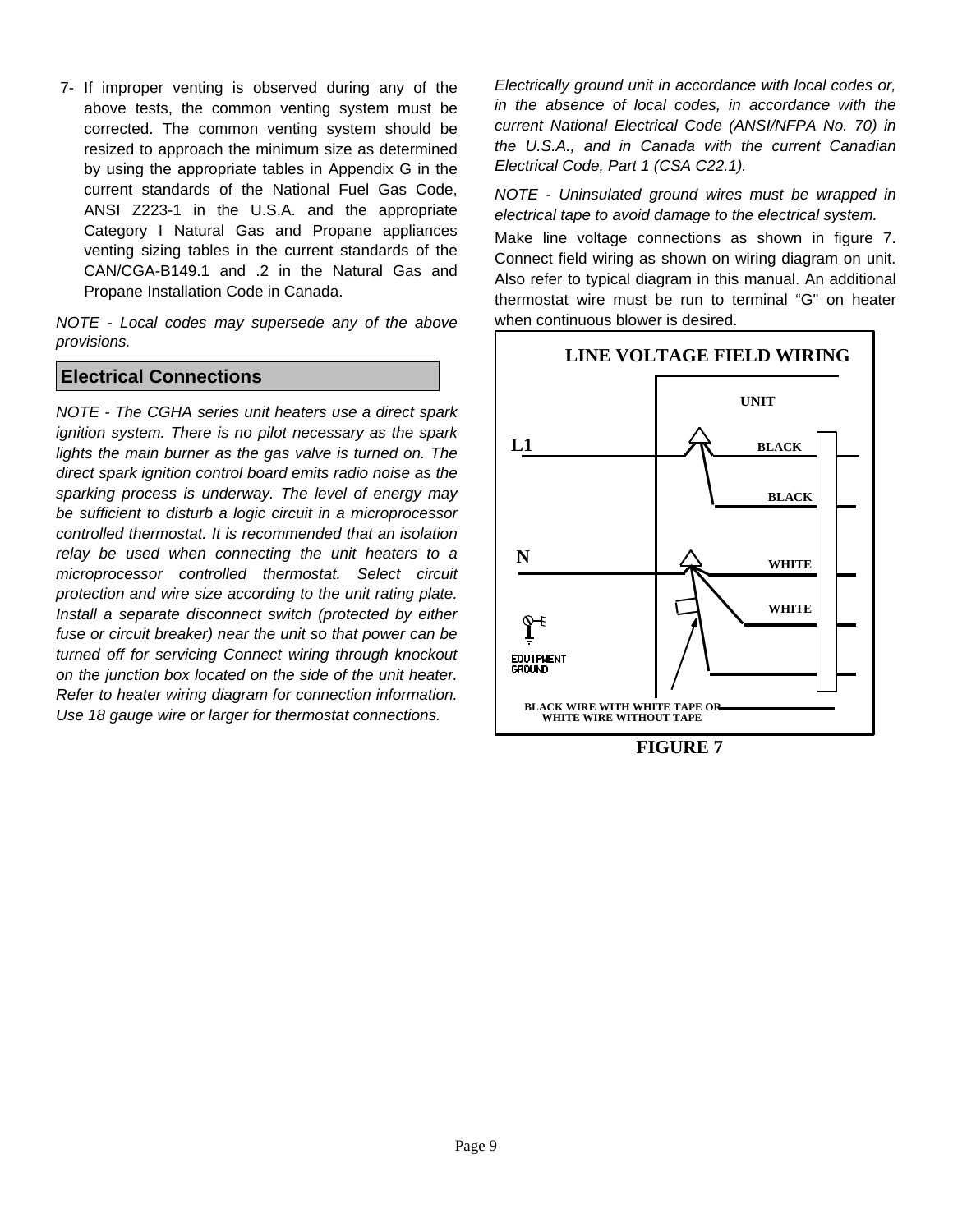#### **Gas Connection**

When connecting gas supply, the length of the run from the meter must be considered in determining the pipe size to avoid excessive pressure drop. A line pressure of 7" w.c. (178mm w.c.) for natural gas should be maintained when sizing piping. A line pressure of 13" w.c. (330mm w.c.) should be maintained for liquefied petroleum (LP) gas. For correct sizing of piping, refer to the (American) National Fuel Gas Code ANSI Z223.1 or (Canada) CAN/CGA-B149 Installation Code or consult the utility having jurisdiction.

A drip leg should be installed in the vertical pipe run to the unit. In some localities, codes may require that a manual main shutoff valve and union (furnished by installer) be installed external to the unit. Union must be of the ground joint type. A drip leg should be readily accessible to permit cleaning and emptying. See figure 8.

*NOTE - If a switch box is mounted over electrical knockouts on back of unit, leave a minimum of 4" (102mm) clearance between switch box and drip leg.* 

A 1/8" NPT plugged tap shall be installed immediately upstream of the gas supply connection to the heater.

*NOTE - Compounds used on threaded joints of gas piping must be resistant to the actions of liquefied petroleum gases.* 



**FIGURE 8**

#### **Leak Check**

After gas piping is completed, carefully check all piping connections, (field and factory), for gas leaks. Use a soap solution or other preferred means.

*CAUTION - DO NOT use matches, candles, flame or other sources of ignition to check for gas leaks.* 

*IMPORTANT - The heater and its individual shut off valve must be disconnected from the gas supply piping system during any pressure testing of that system at test pressures in excess of 1/2 psig (3.45kPa).* 

*The appliance must be isolated from the gas supply piping system by closing its individual manual gas shutoff valve during any pressure testing of the gas supply system at test pressures equal to or less than 1/2 psig (3.45kPa). See figure 9.* 

*NOTE - In case emergency shutdown is required, shut down main gas valve and disconnect main power to unit. These devices should be properly labeled by the installer.* 



**FIGURE 9**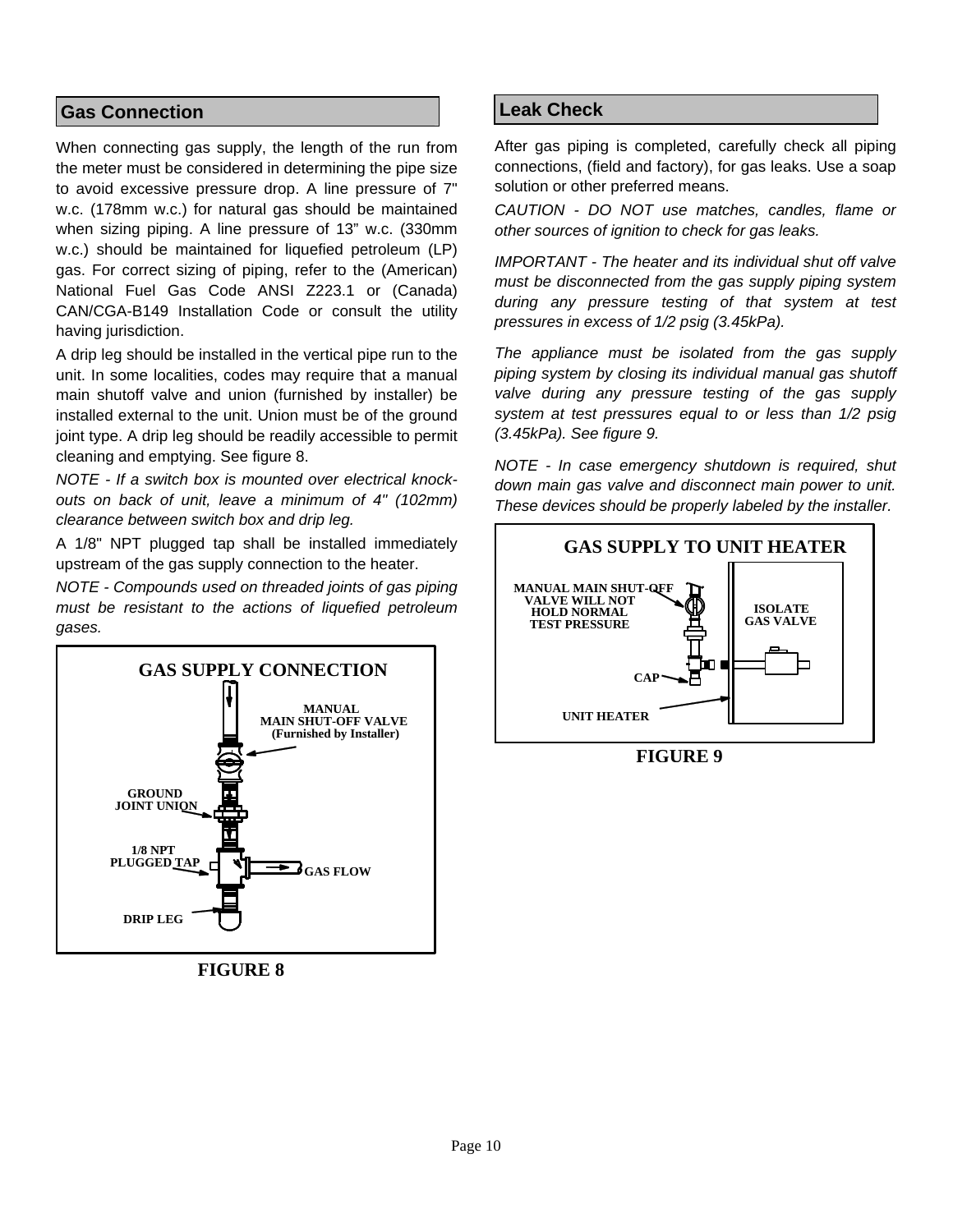## **START-UP AND OPERATION**

### **Unit Start-Up**

FOR YOUR SAFETY READ BEFORE LIGHTING

## **! WARNING**



**Electric shock hazard. Can cause injury or death. Do not use this heater if any part has been under water. Immediately call a qualified service technician to inspect the furnace and to replace any part of the control system and any gas con- trol which has been under water.**

# **! WARNING**



**Danger of explosion. Can cause injury or product or property damage. If overheating occurs or if gas supply fails to shut off, shut off the manual gas valve to the appliance before shutting off electrical supply.**

# **! WARNING**

**Electric shock hazard. Can cause injury or death. Before attempting to perform any service or maintenance, turn the electrical power to unit OFF at disconnect switch(es). Unit may have multiple power supplies.**

# **! WARNING**

**Danger of explosion and fire. Can cause injury or product or property damage. You must follow these instructions exactly.**

BEFORE LIGHTING smell all around the appliance area for gas. Be sure to smell next to the floor because some gas is heavier than air and will settle on the floor.

Use only your hand to push in or turn the gas control knob. Never use tools. If the knob will not push in or turn by hand, do not try to repair it, call a qualified service technician. Force or attempted repair may result in a fire or explosion.

CGHA unit heaters are equipped with an automatic spark ignition system. There is no pilot. In case of a safety shutdown, move thermostat switch to **OFF**, then return the thermostat switch to **HEAT** position.

#### **Operation for Honeywell VR8205 Series Gas Valve (Figure 10)**

- 1- **STOP!** Read the safety information at the beginning of this section.
- 2- Set thermostat to lowest setting.



#### **FIGURE 10**

- 3- Turn off all electrical power to appliance.
- 4- This appliance is equipped with an ignition device which automatically lights burners. **DO NOT attempt to light the burners manually.**
- 5- Turn the manual knob on gas valve clockwise to **OFF.** Do not force.
- 6- Wait five (5) minutes to clear out any gas. If you then smell gas, **STOP!** Immediately call your gas supplier from a neighbor's phone. Follow the gas supplier's instructions. If you do not smell gas, go to next step.
- 7- Turn manual knob on gas valve counterclockwise to **ON**.
- 8- Turn on all electric power to unit.
- 9- Set thermostat to desired setting.
- 10 The combustion air blower will start. The burners will light within 40 seconds.
- 11 If unit does not light first time (gas line not fully purged) it will attempt up to two more ignitions before locking out.
- 12- If lockout occurs, repeat steps 1 through 9.
- 10-If appliance still will not operate, follow the instructions "**To Turn Off Gas to Unit**" and call your service technician or gas supplier.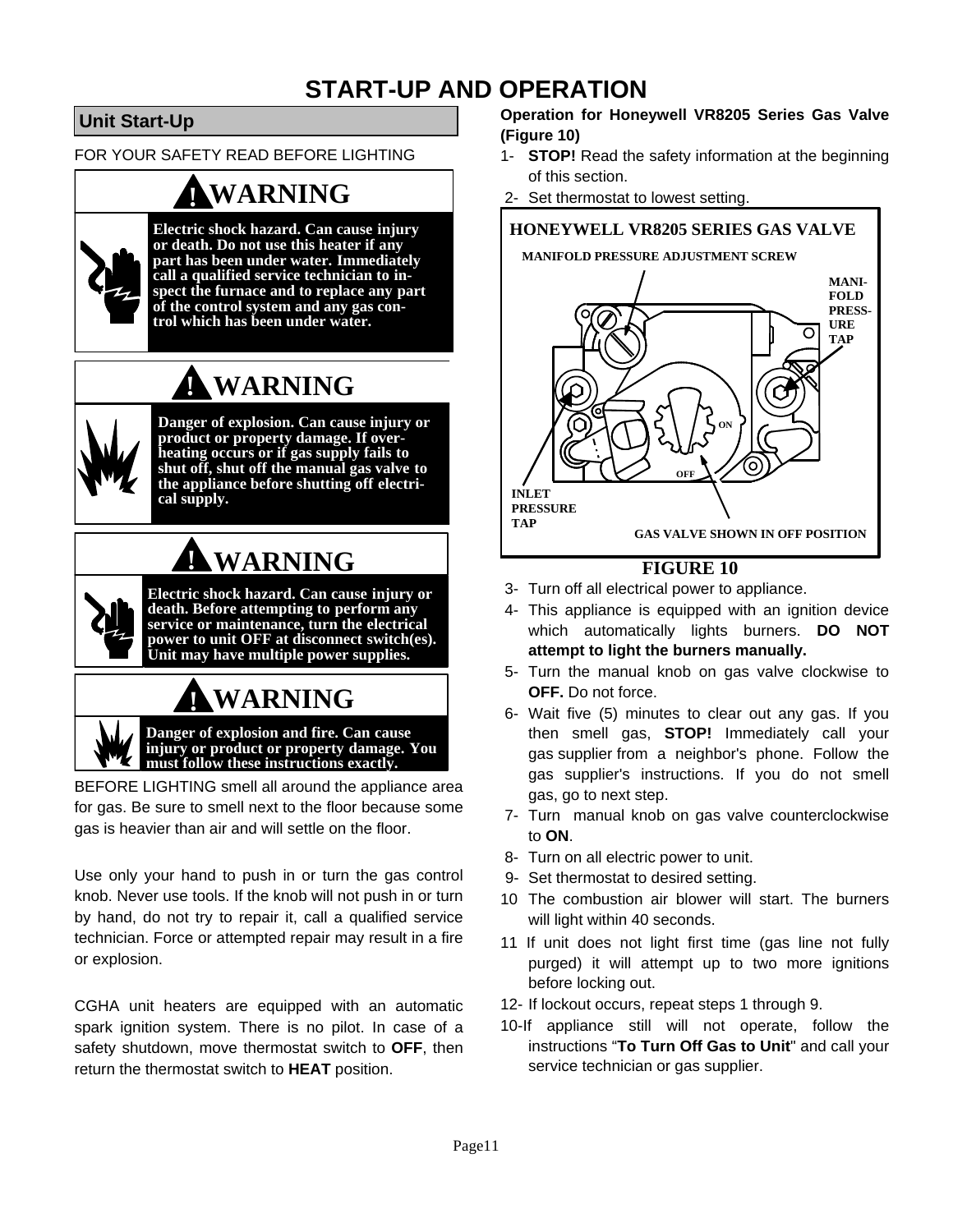#### **Gas Valve Operation for White Rodgers 36E Series Valve (Figure 11)**

- 1- **STOP!** Read the safety information at the beginning of this section.
- 2- Set thermostat to lowest setting.
- 3- Turn off all electrical power to appliance.
- 4- This appliance is equipped with an ignition device which automatically lights burner. **DO NOT attempt to light the burners manually.**



#### **FIGURE 11**

- 5- Turn knob on gas valve 180° either way to **OFF.**
- 6- Wait five minutes to clear out any gas. If you then smell gas, **STOP!** Immediately call your gas supplier from a neighbor's phone. Follow the gas supplier's instructions. If you do not smell gas go to next step.
- 7- Turn knob on gas valve 180° either way to **ON**.
- 8- Turn on electrical power to unit.
- 9- Set thermostat to desired setting.
- 10- The combustion air blower will start. The burners will light within 40 seconds.
- 11- If unit does not light first time (gas line not fully purged) it will attempt up to two more ignitions before locking out.
- 12- If lockout occurs, repeat steps 1 through 9.
- 13- If appliance still will not operate, follow the instructions "**To Turn Off Gas to Unit**" and call your service technician or gas supplier.
- **Gas Valve Operation for Robertshaw 2000DER Series Valve (Figure 12)**
- 1- **STOP!** Read the safety information at the beginning of this section.
- 2- Set the thermostat to lowest setting.
- 3- Turn off all electrical power to appliance.
- 4- This appliance is equipped with an ignition device which automatically lights burner. **DO NOT attempt to light the burners manually.**



#### **FIGURE 12**

- 5- Depress knob on gas valve; knob will snap to **OFF**.
- 6- Wait five minutes to clear out any gas. If you then smell gas, **STOP!** Immediately call your gas supplier from a neighbor's phone. Follow the gas supplier's instructions. If you do not smell gas go to next step.
- 7- Turn knob on gas valve 90° counterclockwise to **ON**.
- 8- Turn on electrical power to unit.
- 9- Set the thermostat to desired setting.
- 10- The combustion air blower will start. The burners will light within 40 seconds.
- 11- If unit does not light first time (gas line not fully purged) it will attempt up to two more ignitions before locking out.
- 12- If lockout occurs, repeat steps 1 through 9.
- 13- If appliance still will not operate, follow the instructions "**To Turn Off Gas to Unit**" and call your service technician or gas supplier.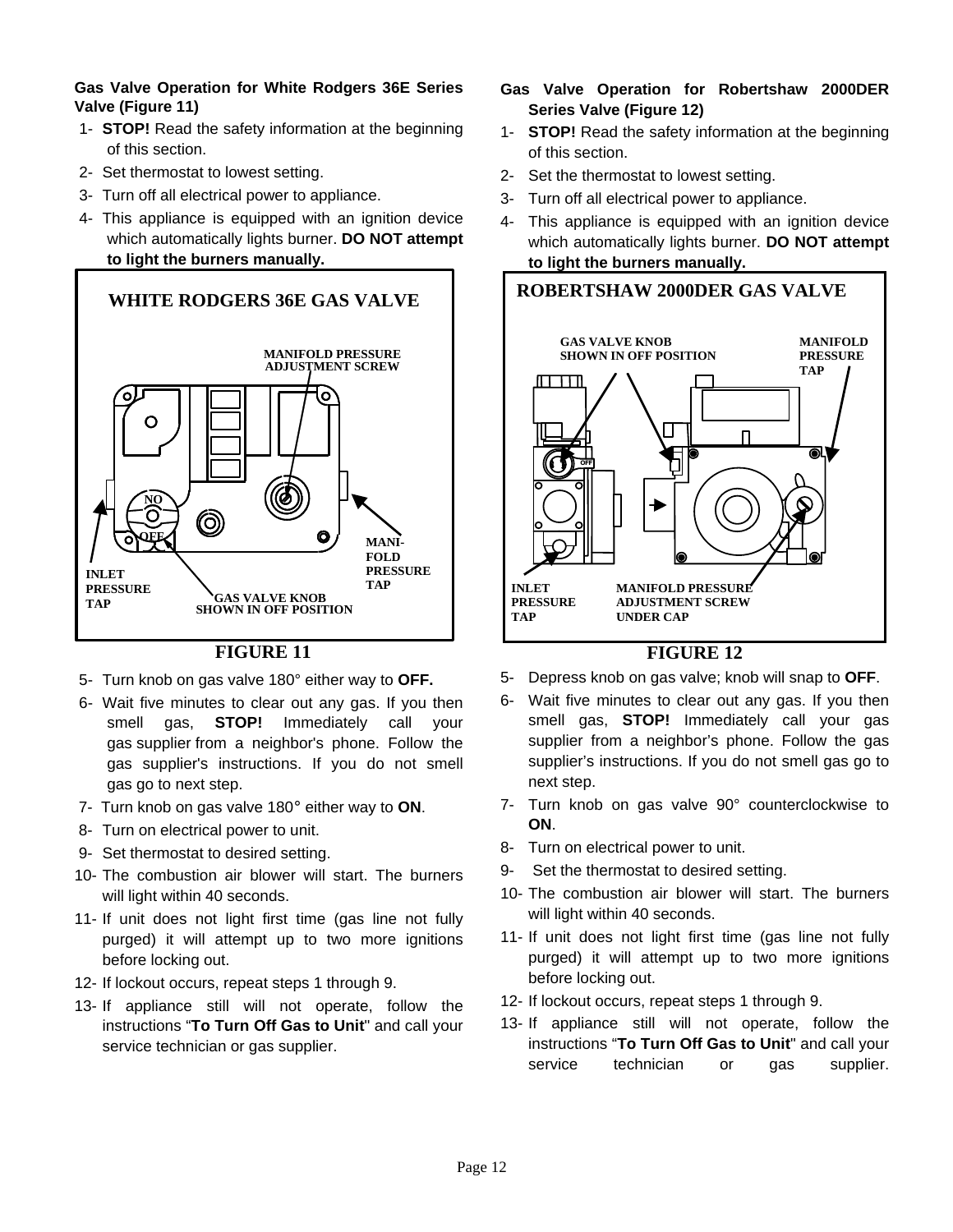#### **To Turn Off Gas To Unit**

- 1- Set thermostat to lowest level.
- 2- Turn off all electrical power to unit if service is to be performed.
- 3- *Honeywell VR8205 series valve:* turn knob on gas valve 90° clockwise  $\bullet$  to **OFF**.

*White Rodgers 36E series valves*: turn knob on gas valve 180° either way to **OFF**.

*Robertshaw DER2000 series valves*: depress knob on gas valve; knob will snap to **OFF**.

#### **Heating Sequence of Operation**

- 1- When the thermostat calls for heat, the combustion air blower starts immediately.
- 2- Combustion air pressure switch proves blower operation before allowing power to the ignition controller. This switch is factory set and no adjustment is necessary.
- 3- After prepurge of approximately 30 seconds, the spark ignition is energized and the solenoid valves open in the gas valve.
- 4- The spark then ignites the gas, the ignition sensor proves the flame and the combustion process continues.
- 5- In the event that the flame is not detected after the first 10-second trial for ignition, the controller will repeat steps 3 and 4 an additional two times before locking out the gas valve. Ignition control will then automatically repeat steps 3, 4, and 5 after 60 minutes.

To interrupt the 60-minute lockout period, move thermostat from "Heat" to "OFF" then back to "Heat." Heating sequence then restarts at step 1.

- 6- The burners shall light without noticeable crossover delay. There shall be no flame lifting from the burner heads, flashback or burning within the burner. The flames shall be predominantly blue in color and shall be approximately centered in the tubes with no apparent impingement taking place.
- 7- The ignition control will energize the fan approximately 45 seconds after ignition is established.
- 8- After the thermostat demand is satisfied the gas valve is closed; 5 seconds after the demand is satisfied the combustion air blower is shut off.
- 9- The control center shall shut off the system fan approximately 150 seconds after the gas valve is de-energized.

**Ignition Control LED** 

The ignition control board contains a green LED which indicates the following:

**TABLE 3 IGNITION CONTROL LED** 

| LED            | <b>UNIT OPERATION</b>                                                                                 |
|----------------|-------------------------------------------------------------------------------------------------------|
| Slow<br>Flash* | Normal Operation - No call for heat                                                                   |
| Fast<br>Flash  | Normal Operation - Call for heat<br>Current signal at FLAME terminal 0.6 to 1.0 microamps             |
| 2 Flashes      | System lockout - failed to detect or sustain flame<br>Current signal at FLAME terminal <0.6 microamps |
| 3 Flashes      | Pressure switch failed closed before CAB is energized<br>or failed open after CAB is energized        |
| 4 Flashes      | High limit or rollout switch open                                                                     |
| 5 Flashes      | Flame sensed and gas valve not energized                                                              |
| Steady<br>Off  | Loss of power                                                                                         |
| Steady<br>On   | Ignition control failure                                                                              |

\*When thermostat is placed in continuous fan mode LED will slowly flash.

#### **Optional Gas Conversion Kit**

A natural to LP/propane gas changeover kit is required to convert unit. Refer to the installation instructions supplied with the changeover kit for conversion procedure.

For models CGHA-030, 045, 060, & 075 order propane conversion kit catalog number 20L05.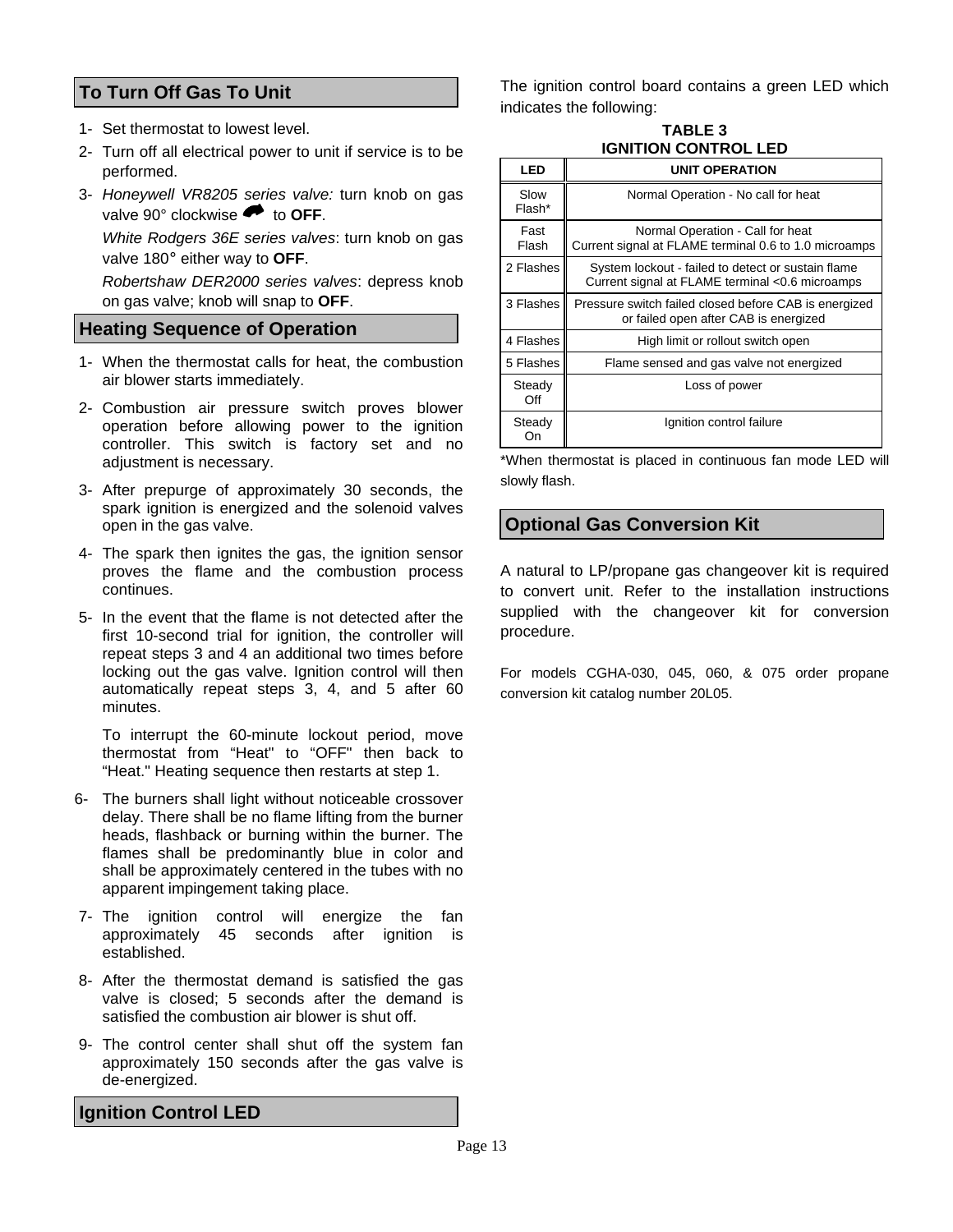### **ADJUSTMENTS**

#### **High Altitude**

Units may be fired at full input up to 2000 ft. (610m) above sea level. Above 2000 ft. (610m), manifold pressure must be adjusted on some units. Adjust pressure regulator to pressure shown in table 4 for natural gas and table 5 for LP/propane gas.

If unit is installed at an altitude greater than 7500 ft. (1372m), unit must be derated by 4 percent for each additional 1000 ft. (305m) above 7500 ft. or as specified by local authority having jurisdiction.

The combustion air blower proving switch is factory set. No adjustment is necessary.

#### **Gas Flow**

To check for proper gas flow to the combustion chamber, determine the Btu input from the appliance rating plate. Divide this input rating by the Btu per cubic feet of available gas. Result is the required number of cubic feet per hour. Determine the flow of gas through the gas meter for two minutes and multiply by 30 to get the hourly flow of gas.

#### **Gas Pressure**

- 1- Check gas line pressure with unit firing at maximum rate. A minimum of 5.0" w.c. for natural gas or 10.4" w.c. for LP/propane gas should be maintained for proper unit operation.
- 2- After line pressure has been checked and adjusted, check regulator pressure. Correct manifold pressure is shown on the unit rating plate.

See figures 10, 11 and 12 for gas pressure adjustment screw location. A natural gas to LP/propane gas changeover kit is required to convert unit. Refer to installation instructions provided with changeover kit for conversion procedure.

#### **Limit Control**

The limit control switch is factory set and not field adjustable.

#### **Louver Vane Adjustment**

Rotate louver vanes to direct airflow upward, downward, straight, or any combination of these directions. When unit is installed in an inverted position, louvers may be positioned in the same manner.

#### **Combustion Air Pressure Switch**

This pressure switch checks for proper combustion air blower operation before allowing an ignition trial. The switch is factory set and no field adjustment is necessary.

#### **Flame Rollout Switch**

The flame rollout switch(es) are located on the burner box top, behind the ignition control board. This normally closed switch opens on a temperature rise. Check for adequate combustion air before manually resetting switch.

|                  |                      |                        | ALTITUDE FT. (M)       |                        |                        |
|------------------|----------------------|------------------------|------------------------|------------------------|------------------------|
| <b>CGHA UNIT</b> | 0-3500<br>$(0-1067)$ | 35-4500<br>(1067-1372) | 45-5500<br>(1372-1676) | 55-6500<br>(1676-1981) | 65-7500<br>(1981-2286) |
| nsu              | $3.5(0.87)^*$        | $3.5(0.87)^*$          | $3.5(0.87)^*$          | $3.5(0.87)^*$          | $3.5(0.87)^*$          |
| 045              | $3.5(0.87)^{*}$      | $3.5(0.87)^{*}$        | $3.5(0.87)^{*}$        | $3.5(0.87)^{*}$        | 3.4(0.85)              |
| 060              | $3.5(0.87)^{*}$      | $3.5(0.87)^{*}$        | $3.5(0.87)^{*}$        | $3.5(0.87)^*$          | $3.5(0.87)^{*}$        |
| 075              | $3.5(0.87)^{*}$      | 3.4(0.85)              | 3.3(0.82)              | 3.2(0.80)              | 3.1(0.77)              |

#### **TABLE 4 NATURAL GAS MANIFOLD PRESSURES - in.wg. (kPa)**

\*No adjustment required.

| <b>TABLE 5</b>                                   |
|--------------------------------------------------|
| LP/PROPANE GAS MANIFOLD PRESSURES - in.wg. (kPa) |

|                  | ALTITUDE FT. (M)     |                        |                        |                            |                            |  |  |
|------------------|----------------------|------------------------|------------------------|----------------------------|----------------------------|--|--|
| <b>CGHA UNIT</b> | 0-3500<br>$(0-1067)$ | 35-4500<br>(1067-1372) | 45-5500<br>(1372-1676) | 55-6500<br>$(1676 - 1981)$ | 65-7500<br>$(1981 - 2286)$ |  |  |
| റദ്ധ             | $95(237)^*$          | 95/237                 | $95(237)^*$            | $95(237)^*$                | $95(237)$ *                |  |  |
| 045              | $9.5(2.37)^{*}$      | $9.5(2.37)^*$          | $9.5(2.37)^{*}$        | $9.5(2.37)^*$              | 9.2(2.28)                  |  |  |
| 060              | $9.5(2.37)^*$        | $9.5(2.37)^{*}$        | $9.5(2.37)^{*}$        | $9.5(2.37)^{*}$            | $9.5(2.37)^{*}$            |  |  |
| 075              | $9.5(2.37)^{*}$      | 9.2(2.28)              | 8.9(2.21)              | 8.6(2.13)                  | 8.3(2.06)                  |  |  |

\*No adjustment required.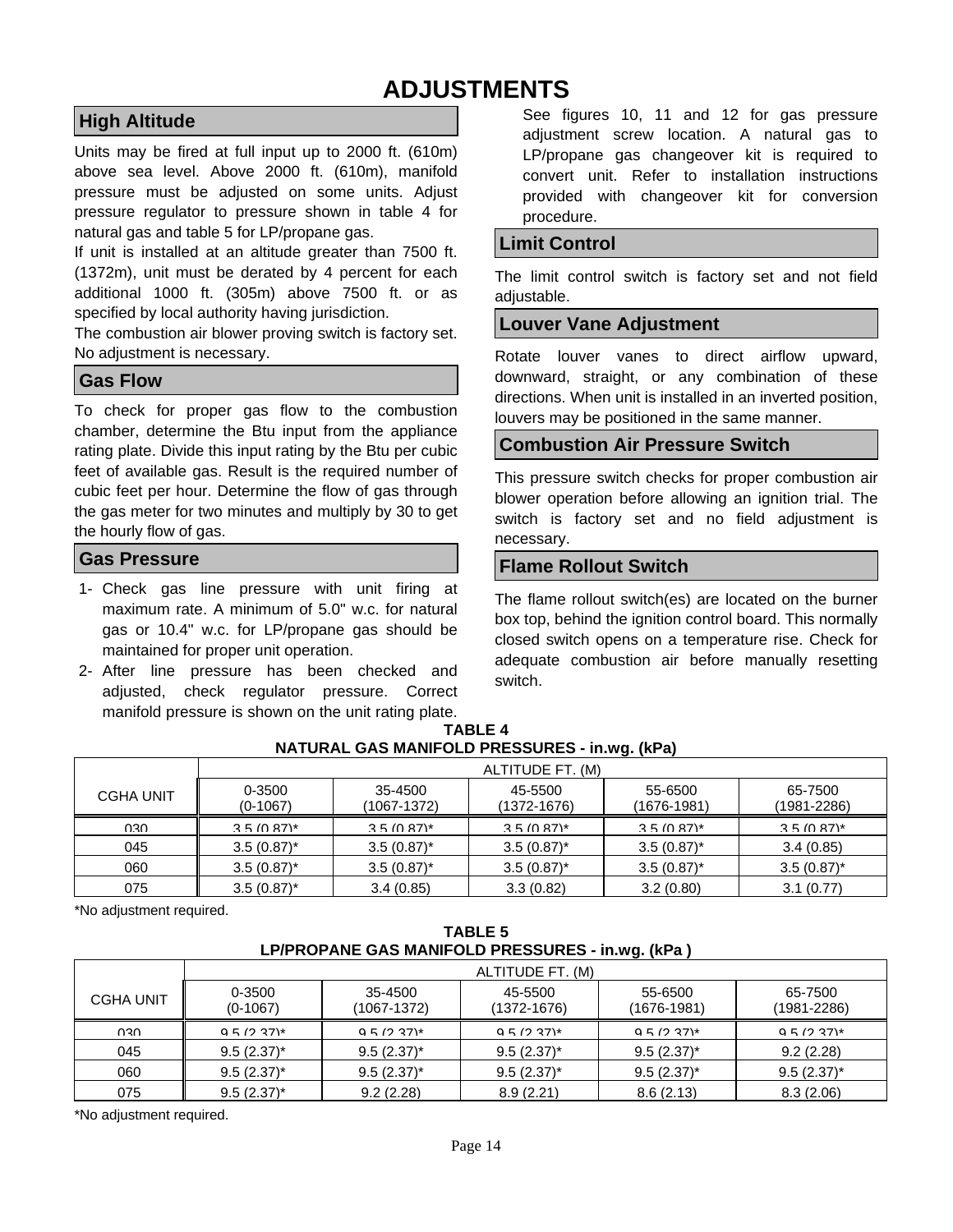## **SERVICE**

*CAUTION - Turn off gas and electrical power to unit before performing any maintenance or service operations on this unit. Remember to follow lighting instructions when putting unit back into operation after service or maintenance.* 

#### **Burners**

- 1- Periodically examine burner flames for proper appearance during the heating season.
- 2- Before each heating season examine the burners for any deposits or blockage that may have occurred.
- 3- Clean burners as follows:

a-Turn off both electrical and gas supplies to unit. b-Disconnect gas supply piping, high tension and sensor leads. Remove gas manifold. Remove burner tray.

c-Clean burners as necessary. Make sure that burner heads line up properly to ensure flame crossover. Check spark gap on electrode and adjust if required. The gap should be between 0.110 inch and 0.140 inch (2.79mm to 3.56mm). The gap may be checked with appropriately sized twist drills or feeler gauges.

d-Reinstall burner tray, gas manifold, high tension and sensor leads. Reconnect gas supply piping.

e-Restore electrical power and gas supply. Follow lighting instructions to light unit. Check burner flame.

#### **Flue Passageway and Flue Box**

The flue passages and flue box should be inspected and cleaned prior to each heating season. The sequence of operation should be as follows:

- 1- Turn off both electrical and gas supply to unit.
- 2- Disconnect combustion air blower wiring.
- 3- Remove screws securing flue box to unit. Remove flue box. If necessary, remove blower assembly from flue box. Clean flue box with wire brush.
- 4- Remove turbulator retention bracket and turbulators. Clean turbulators with wire brush.
- 5- Remove burners as described in section "Burners" section.
- 6- Clean tubes with a wire brush.
- 7- Reassemble unit. The combustion air and flue box gaskets should also be replaced during reassembly.
- 8- Restore electrical power and gas supply. Follow lighting instructions to light unit. Check operation of unit.

#### **Combustion Air Blower**

Under normal operating conditions, the combustion air blower should be checked and cleaned prior to the heating season with the power supply disconnected. Use a small brush to clean blower wheel.

#### **Electrical**

- 1- Check all wiring for loose connections.
- 2- Check for correct voltage at unit (unit operating).
- 3- Check amperage draw.

#### **Flue and Chimney**

Check all vent and vent connector joints for tightness. Ensure that connections are sealed and that there are no blockages.

#### **Failure to Operate**

If unit fails to operate check the following:

- 1- Is thermostat calling for heat?
- 2- Is main disconnect closed?
- 3- Is there a breaker tripped or a fuse blown?
- 4- Is gas turned on at meter?
- 5- Is manual shutoff valve open?
- 6- Is unit ignition system in lock out? If unit locks out again, call service technician to inspect unit.
- 7- Is pressure switch closed? Obstructed flue will cause unit to shut off at pressure switch. Check flue passage and outlet.

#### **Repair Parts**

When ordering repair parts include the complete unit model number listed on the unit rating plate. For example: CGHA45AE-1.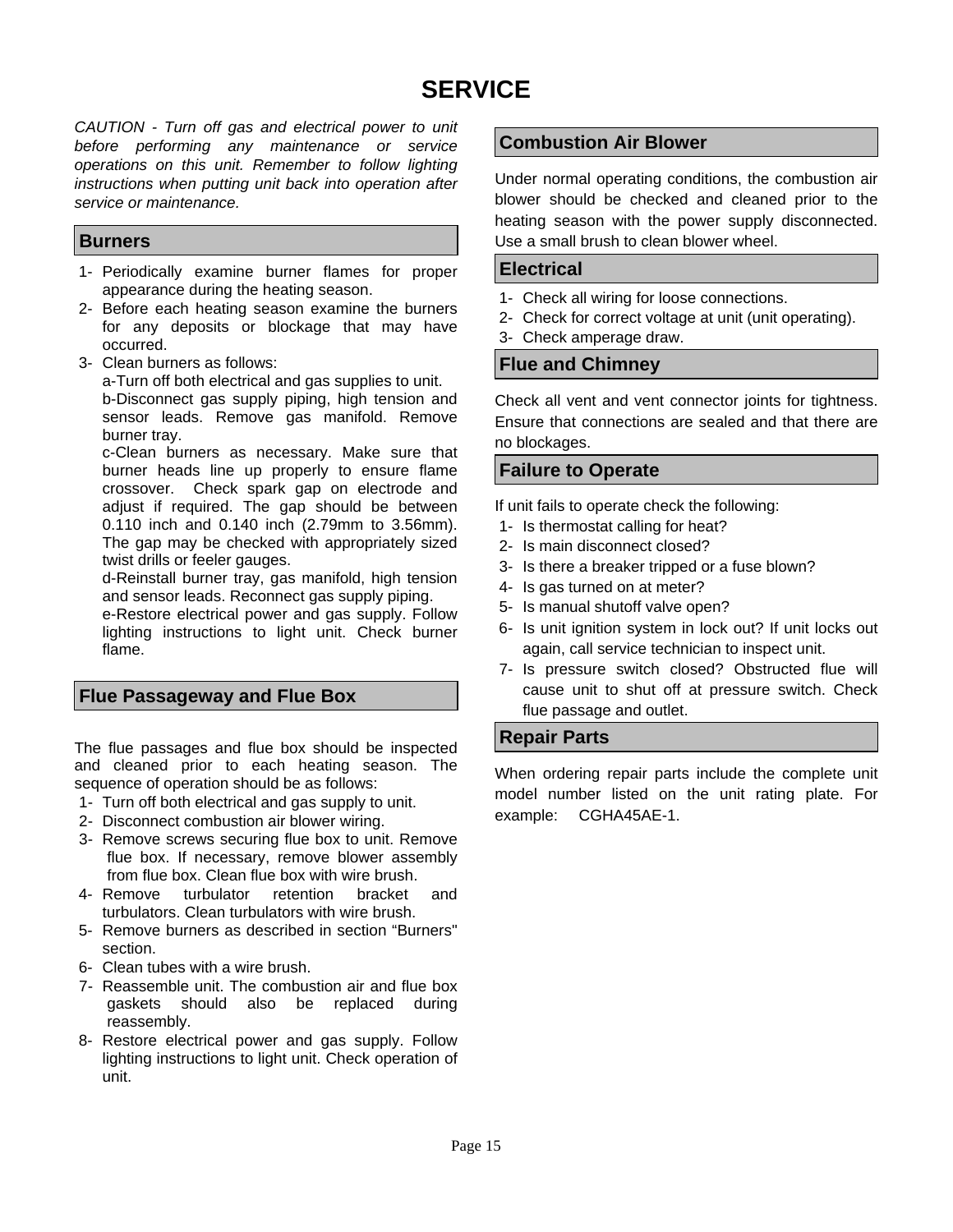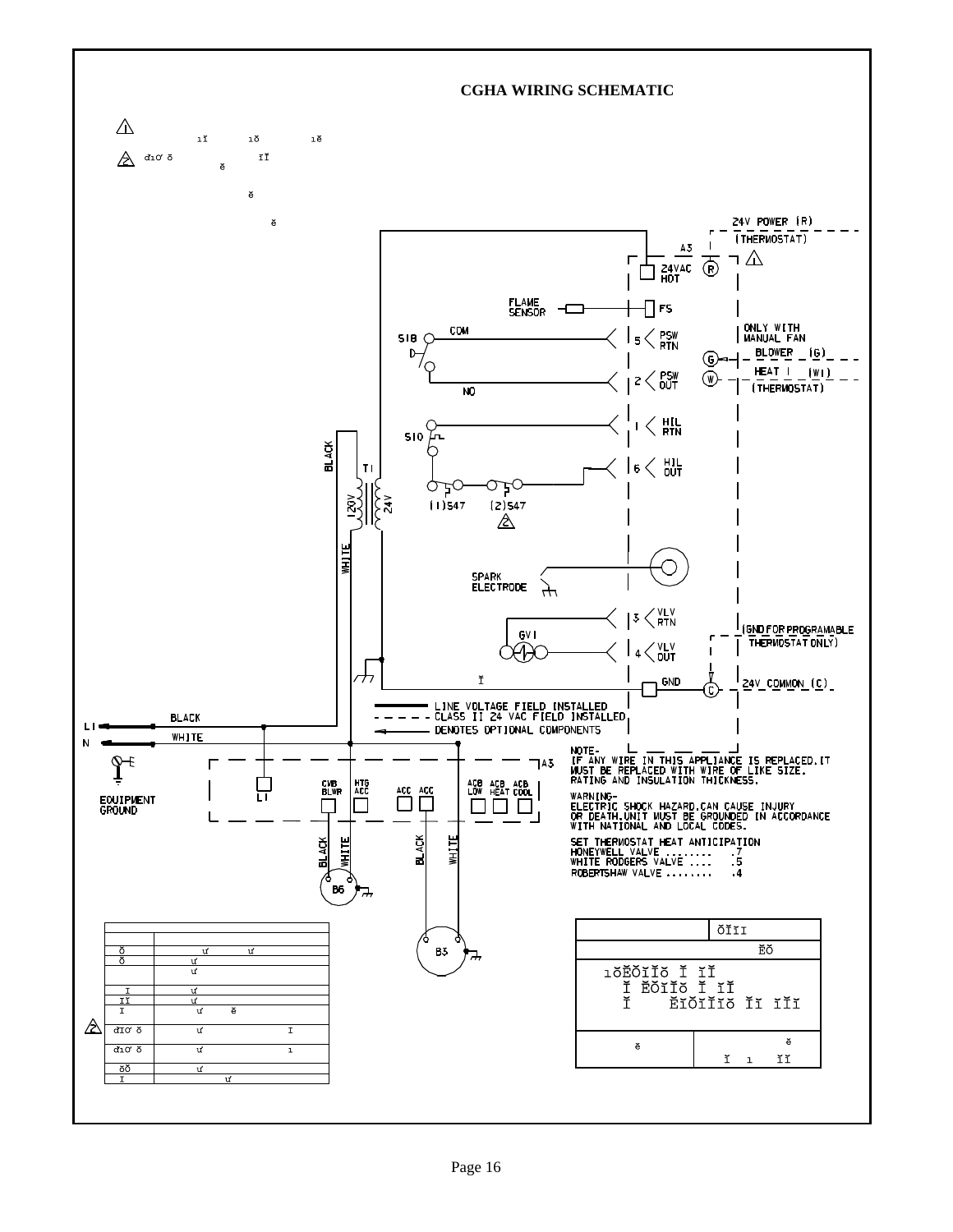### **EQUIPMENT LIMITED WARRANTY**

The covered equipment and covered components are warranted for a period of two (2) years from the date of the original unit installation, when installed and operated in accordance with manufacturers recommendations. If, during this period, a covered component fails, a replacement part will be provided free of charge, F.O.B. point of shipment. You must pay all other costs of warranty service. Labor involved in diagnostic calls or in removing, servicing, or replacing parts, will not be paid.

#### **EXTENDED COVERAGE CARE OF EQUIPMENT**

Your limited warranty provides extended coverage on the components outlined below. The extended warranty coverage begins with the date of the original unit installation and represents the total warranty period for the specific component.

#### Heat Exchangers

 Aluminized – Ten (10) years. Stainless – Fifteen (15) years.

A replacement heat exchanger will be furnished or a credit (in the amount of the suggested heat exchanger selling price) toward the purchase of an equivalent unit.

#### TWO (2) YEAR COVERAGE **EXCLUDED COMPONENTS**

The following components are not protected by the warranty: cabinets, cabinet pieces, wiring, and wiring harnesses.

#### **REPAIRS**

All repairs of covered components must be made with authorized service parts. Labor charges resulting from diagnostic calls or service are not covered by this warranty.

Your new unit must be properly installed, operated, and maintained in accordance with the unit installation, operation, and maintenance instructions provided with each unit. Failure to provide maintenance per instructions may void the warranty.

#### **WARRANTY PROCEDURE**

When warranty parts are required:

1- Be prepared to furnish the following information: a-Complete model and serial number and date of installation.

b-An accurate description of the problem.

2-Call your local contractor.